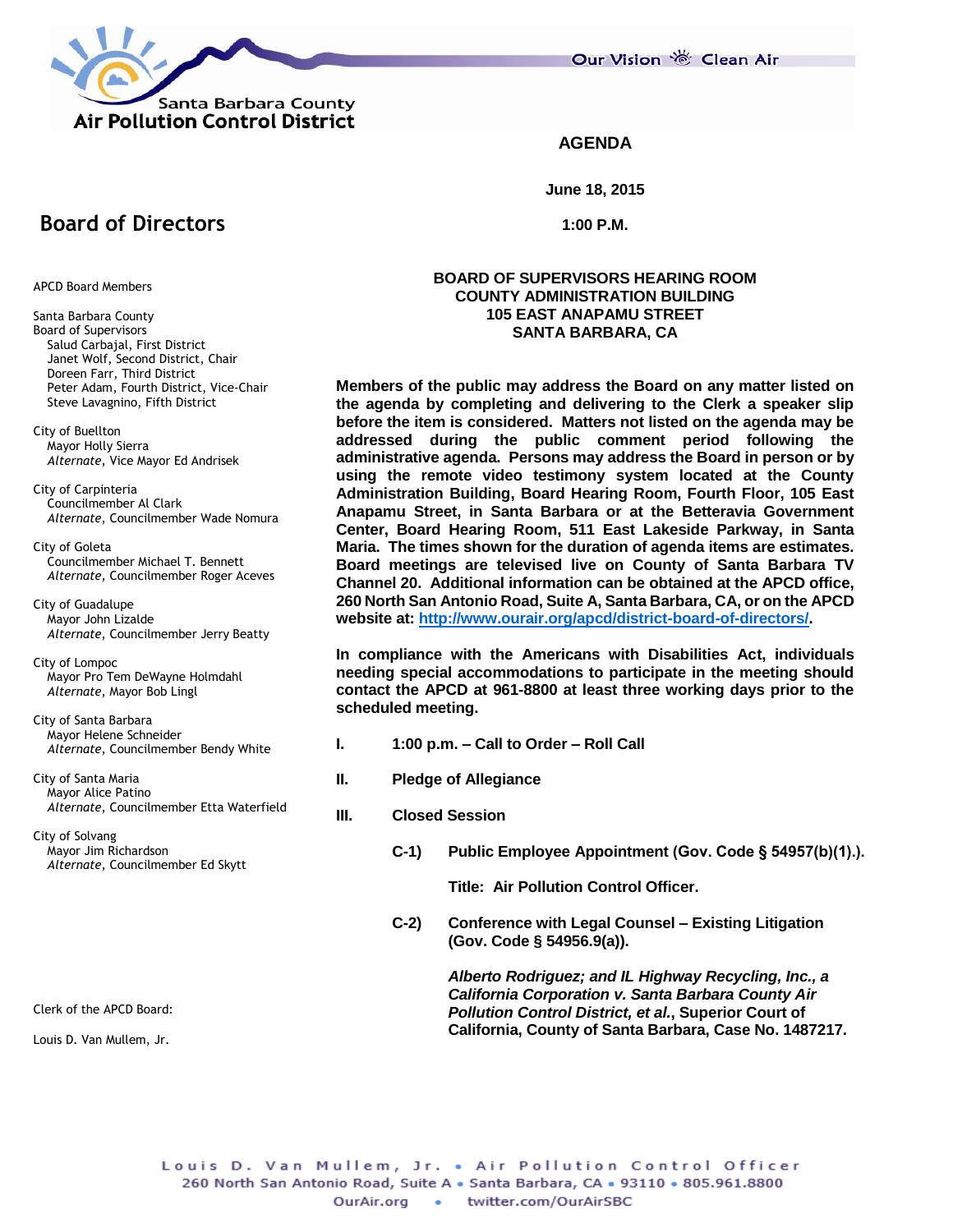**IV. Reconvene – Report from Closed Session**

**Following closed session, Counsel will report, orally, or in writing, any action taken in closed session and the vote or abstention thereon, as required by Government § 54957.1(a). Documents that are finally approved or adopted in the closed session will be provided upon request as required by Government § 54957.1(b).**

**V. Approval of minutes of the May 21, 2015 meeting.**

## **ADMINISTRATIVE**

**Approved by vote on one motion. These items read only on request of Board members.**

- **A-1) Receive and file the summary of the emission-reduction grant agreements approved by the Air Pollution Control Officer for the period of May 8, 2015 through June 4, 2015 in accordance with Board Resolution Number 02-16.**
- **A-2) Receive and file the summary of notices of violation issued and penalty revenue received during the month of May 2015.**
- **A-3) Authorize the Chair to execute a contract with Bob Murray & Associates for an amount not to exceed \$27,000.00 for recruitment services for the position of Air Pollution Control Officer.**
- **A-4) Consider recommendations regarding a side letter agreement with the Service Employees International Union, Local 620 (SEIU) as follows:**
	- **a) Authorize the Air Pollution Control Officer to enter into a side letter agreement between the Santa Barbara County Air Pollution Control District and the Service Employees International Union, Local 620 to amend provisions of the current Memorandum of Understanding (MOU), including an extension through June 30, 2018; and**
	- **b) Adopt a Resolution amending the District's Classification and Salary Plan to implement the provisions of this side letter.**
- **A-5) Consider recommendations regarding a side letter agreement with the Engineers and Technicians Association (ETA) as follows:**
	- **a) Authorize the Air Pollution Control Officer to enter into a side letter agreement between the Santa Barbara County Air Pollution Control District and the Engineers and Technicians Association to amend provisions of the current Memorandum of Understanding (MOU), including an extension through June 30, 2018; and**
	- **b) Adopt a Resolution amending the District's Classification and Salary Plan to implement the provisions of this side letter.**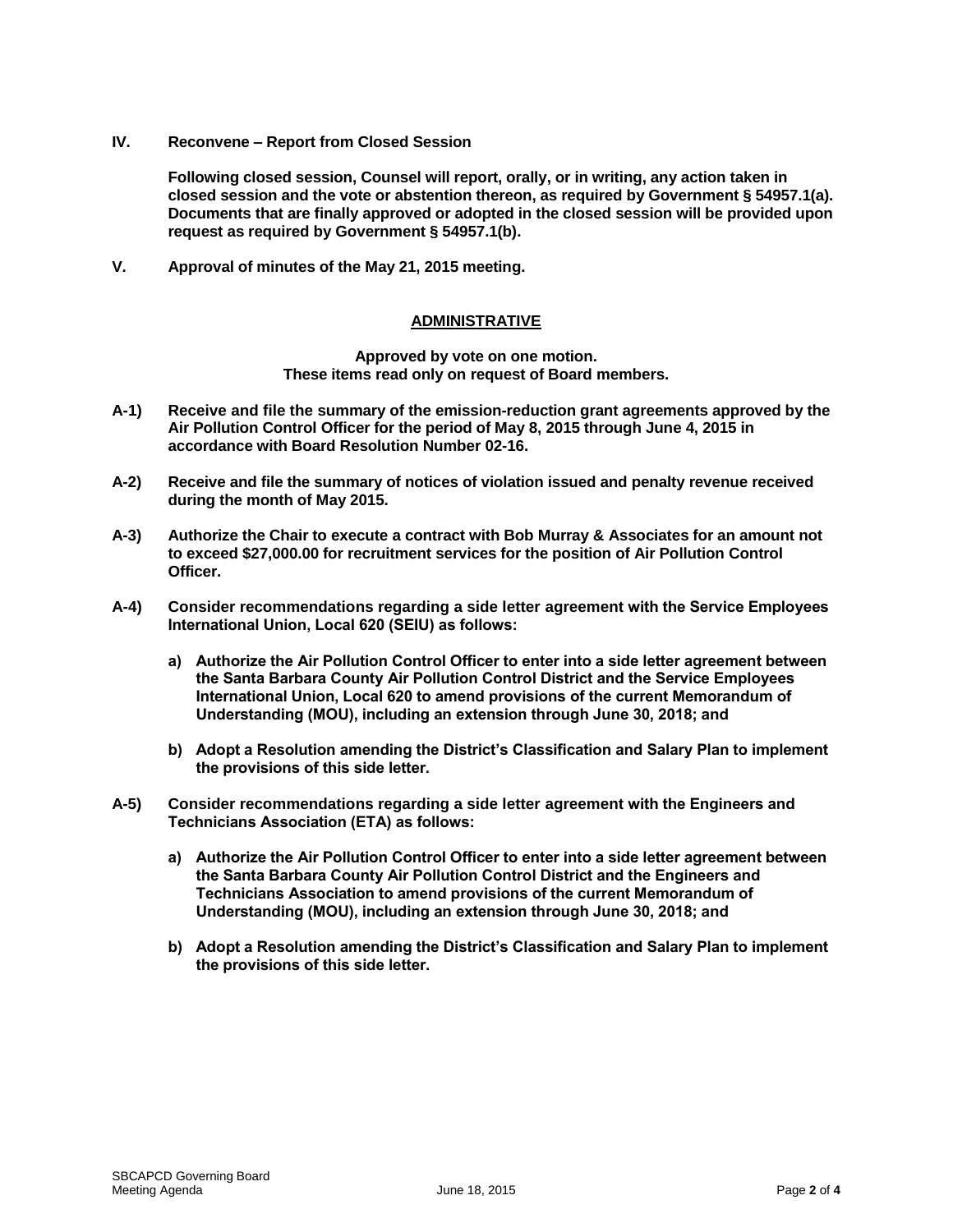- **A-6) Consider recommendations regarding a side letter agreement with the Santa Barbara County Air Pollution Control District Employees Association (SBCAPCDEA) as follows:**
	- **a) Authorize the Air Pollution Control Officer to enter into a side letter agreement between the Santa Barbara County Air Pollution Control District and the Santa Barbara County Air Pollution Control District Employees Association to amend provisions of the current Memorandum of Understanding (MOU), including an extension through June 30, 2018; and**
	- **b) Adopt a Resolution amending the District's Classification and Salary Plan to implement the provisions of this side letter.**
- **A-7) Consider recommendations regarding Management and Confidential-Unrepresented Employees as follows:**
	- **a) Adopt a Resolution amending the Management Personnel Benefits Policy for Management and Confidential-Unrepresented Employees; and**
	- **b) Adopt a Resolution amending the District's Classification and Salary Plan to implement a 2% COLA increase to Management and Confidential-Unrepresented employees (Units 32 and 43) effective January 1, 2016; and a 2% COLA increase to Management and Confidential-Unrepresented employees (Units 32 and 43) effective January 1, 2017.**

## **PUBLIC COMMENT PERIOD**

**Persons desiring to address the APCD Board on any subject within the jurisdiction of the Board that is not included as part of the agenda must complete and deliver to the Clerk the "Request to Speak" form which is available at the Hearing Room entrance prior to the commencement of this comment period. Comments shall be limited to fifteen minutes, divided among those desiring to speak, but no person shall speak longer than three minutes.**

## **DISCUSSION**

- **1) Receive a presentation from Lily Brown, a recent graduate of the Bren School of Environmental Science and Management graduate program at the University of California at Santa Barbara (UCSB), on a UCSB Bren School project, titled** *Investigating the Feasibility of Greenhouse Gas Mitigation in Santa Barbara County***. (EST. TIME: 15 Min.)**
- **2) Receive a presentation from Keith Malone of the California Fuel Cell Partnership on the role of hydrogen and fuel cell vehicles in California's transportation future. (EST. TIME: 15 Min.)**
- **3) Adopt a resolution authorizing the Air Pollution Control Officer to execute agreement ARV-14-038 with the California Energy Commission for a grant to prepare a Santa Barbara, Ventura, and San Luis Obispo Counties Hydrogen Readiness Plan. (EST. TIME: 10 Min.)**